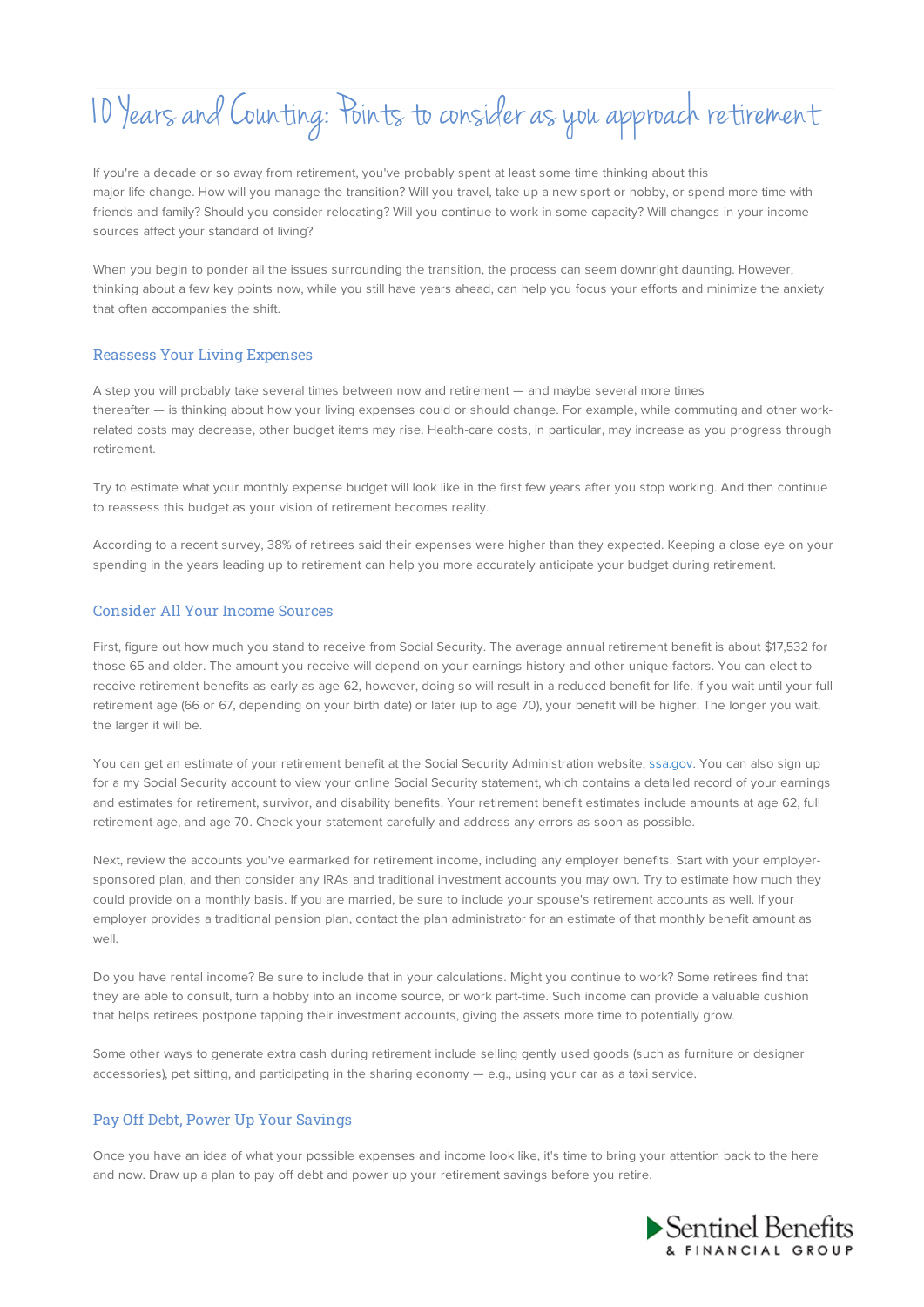Why pay off debt? Entering retirement debt-free — including paying off your mortgage — will put you in a position to modify your monthly expenses in retirement if the need arises. On the other hand, entering retirement with a mortgage, loan, and credit-card balances will put you at the mercy of those monthly payments. You'll have less of an opportunity to scale back your spending if necessary.

Why power up your savings? In these final few years before retirement, you're likely to be earning the highest salary of your career. Why not save and invest as much as you can in your employer-sponsored retirement savings plan and/or IRAs? Aim for maximum allowable contributions. And remember, if you're 50 or older, you can take advantage of catch-up contributions, which enable you to contribute an additional \$6,500 to your 401(k) plan and an extra \$1,000 to your IRA in 2022.

## Manage Taxes

As you think about when to tap your various resources for retirement income, remember to consider the tax impact of your strategy. For example, you may want to withdraw money from your taxable accounts first to allow your employer-sponsored plans and IRAs more time to potentially benefit from tax-deferred growth. Keep in mind, however, that generally you are required to begin taking minimum distributions from tax-deferred accounts in the year you turn age 70½, whether or not you actually need the money. (Roth IRAs are an exception to this rule.)

If you decide to work in retirement while receiving Social Security, understand that income you earn may result in taxable benefits. IRS Publication 915 offers a worksheet to help you determine whether any portion of your Social Security benefit is taxable.

If leaving a financial legacy is a goal, you'll also want to consider how estate taxes and income taxes for your heirs figure into your overall decisions.

Managing retirement income to result in the best possible tax scenario can be extremely complicated. Qualified tax and financial professionals can provide valuable insight and guidance.

## Account for Health Care

As you age, the portion of your budget consumed by health-related costs (including both medical and dental) will likely increase. Although original Medicare will cover a portion of your costs, you'll still have deductibles, copayments, and coinsurance. Unless you're prepared to pay for these costs out of pocket, you may want to purchase a supplemental Medigap insurance policy. Medigap policies are sold by private health insurers and are standardized and regulated by both state and federal law. These plans cover certain specified services, but offer different combinations of coverage. Some cover all or part of your Medicare deductibles, copayments, or coinsurance costs.

Another option is Medicare Advantage (also known as Medicare Part C), which allows Medicare beneficiaries to receive health care through managed care plans and private fee-for-service plans. To enroll in Medicare Advantage, you must be covered under both Medicare Part A and Medicare Part B. For more information, visit medicare.gov.

Also think about what would happen if you or your spouse needed home care, nursing home care, or other forms of long-term assistance, which Medicare and Medigap will not cover. Long-term care costs vary substantially depending on where you live and can be extremely expensive. For this reason, people often consider buying long-term care insurance. Policy premiums may be tax deductible, based on a number of different factors. If you have a family history of debilitating illness such as Alzheimer's, have substantial assets you'd like to protect, or want to leave assets to heirs, a long-term care policy may be worth considering.

## Ease the Transition

These are just some of the factors to consider as you prepare to transition into retirement. Breaking the bigger picture into smaller categories and using the years ahead to plan accordingly may help make the process a little easier.

We're here to help! Contact Sentinel Benefits & Financial Group for the guidance you need.